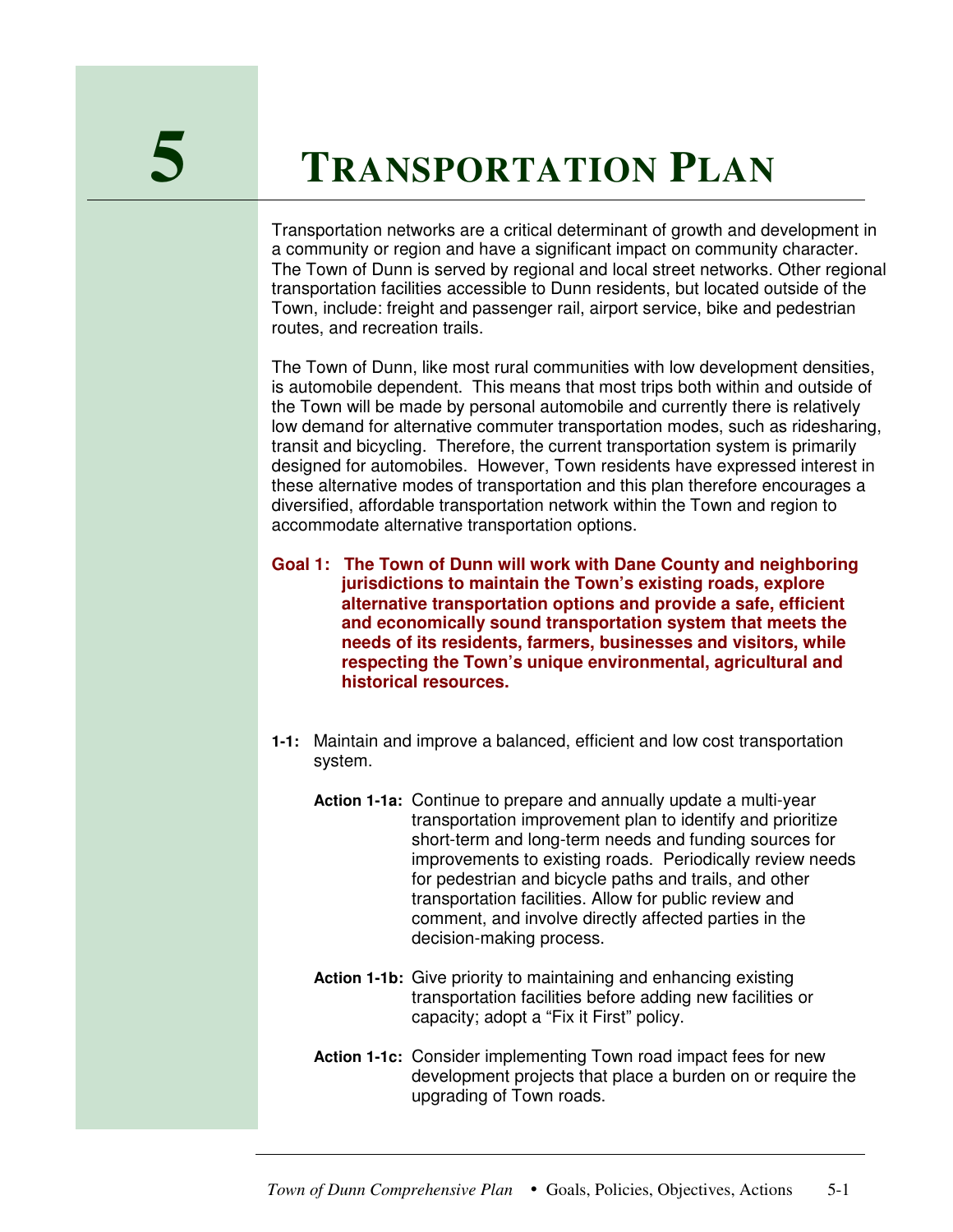- **Action 1-1d:** Support efforts of the Madison Metro bus system to work with neighboring communities to provide transit access that is accessible to residents of the Town of Dunn.
- **Action 1-1e:** Support Dane County and other regional efforts to create alternative transportation options to the automobile. In particular, encourage commuter rail service and commuter express bus/rail service.
- **Action 1-1f:** Continue to explore and support regional alternative transportation options that benefit Town residents, including the use of "dead" spaces, such as parking lots during off-peak times, as potential "park and ride" areas.
- **Action 1-1g:** Work with the Madison Area Metropolitan Planning Organization and Dane County to classify the following roads as collectors:
	- Schneider Road
	- Lake Kegonsa Road
	- Rutland-Dunn Town Line Road
- **1-2:** Improve safety problems at dangerous intersections and existing or potentially hazardous areas.
	- **Action 1-2a:** Coordinate with the County and the State to improve dangerous intersections. Based on the comprehensive Town household survey conducted in 2004, residents identified the following intersections as traffic hazard areas:
		- Intersection of CTH B and USH 51
		- Intersections at CTH B, CTH AB, USH 51-traffic moving too quickly
- **1-3:** Ensure rural roads are safe for everyone, including cyclists, motorists and farm machinery.
	- **Action 1-3a:** Clear brush from the roadside in high volume traffic areas so that farm equipment can safely pull off the side of the road.
	- **Action 1-3b:** Educate Town residents and visitors about how farm equipment, motorists and bicyclists can safely share the road. Consider providing signage notifying motorists that the Town is a farming community and to be aware of farm vehicles on the roads. Encourage the use of signs posted on private property cautioning vehicles to slow down during periods of high farm vehicle activity.
	- **Action 1-3c:** Work with farmers to provide adequate warning signage and lighting on farm equipment when using public roads.
	- **Action 1-3d:** When transportation facilities are upgraded, do not inconvenience farmers or make it difficult for farmers to safely and conveniently move livestock or equipment.